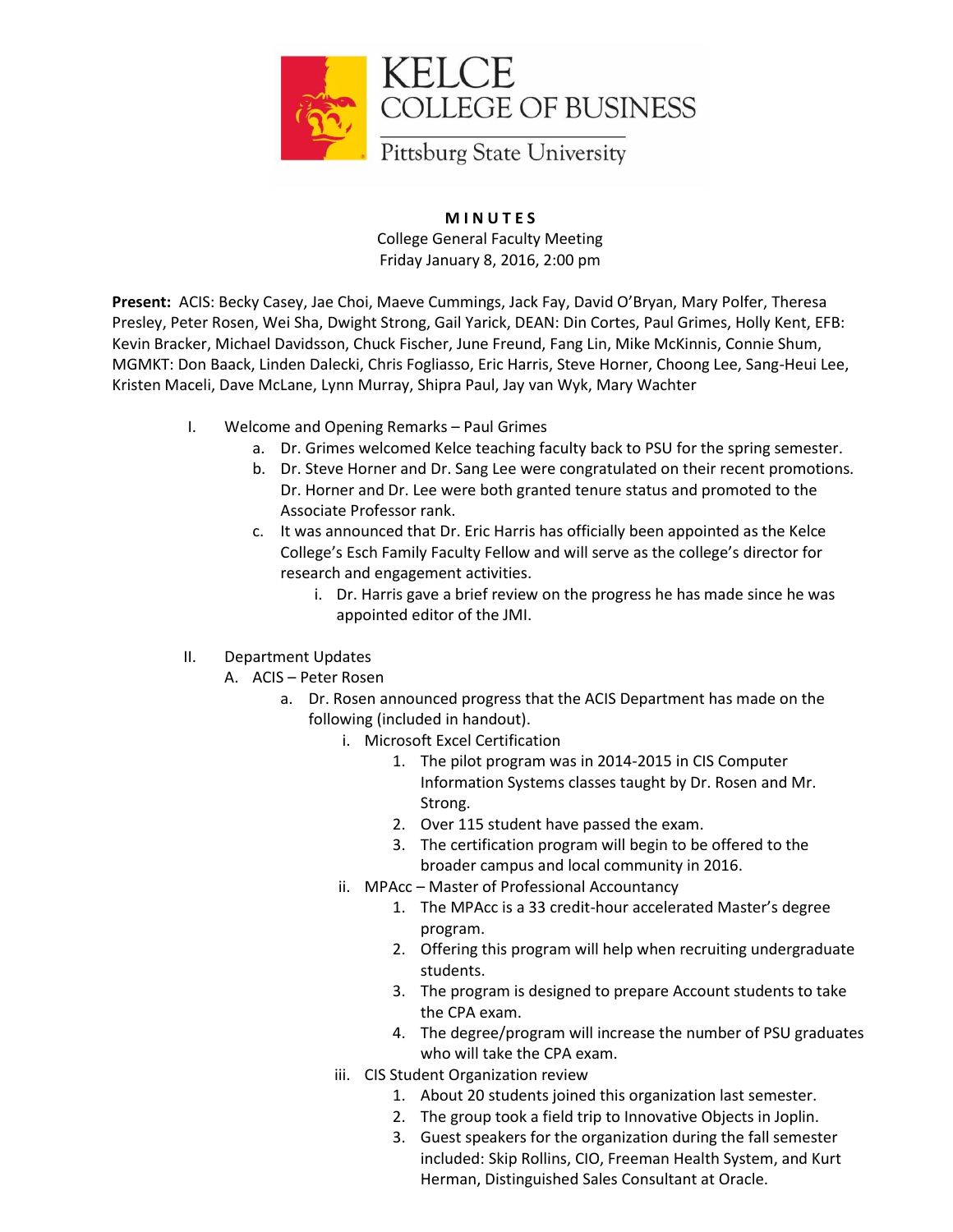- iv. Enrollment statistics for the department were reviewed (info on handout).
- v. 2016 goals for the ACIS Department were discussed and include:
	- 1. Creation of an MPAcc program.
		- 2. Revamping the CIS curriculum.
	- 3. Recruit and hire an additional Accounting faculty member.
- B. MGMKT Lynn Murray
	- a. Dr. Murray recognized Dr. Horner and Dr. Sang Lee for their promotions and presented each of them with a gift. She also brought a cake to share with all who attended the meeting in recognition of their promotions in rank and status.
- C. EF&B Kevin Bracker
	- a. The job search for the Economics position (Chuck Fischer replacement) is progressing.
		- i. There are currently nine semi-finalist candidates out of a pool of 243 applications.
		- ii. Dr. Grimes and Dr. Cortes interviewed eight of the candidates in San Francisco at the annual ASSA meeting.
- D. MBA Din Cortes
	- a. There are many changes occurring in the MBA program:
		- i. Employer and student surveys were conducted last semester.
		- ii. Enrollment is currently at 60 for this semester.
		- iii. Working on web site changes for the MBA.
		- iv. Delivery of the MBA program changes provide ½ of core courses online each fall and spring semester so that students could potentially complete their MBA program on-line.
- III. Development Update Holly Kent
	- a. The architecture firm of Clark-Huesemann has been chosen to be the architects for the Kelce College of Business building project. This firm has previously worked on several other PSU projects, i.e.: space utilization studies.
	- b. We are currently in Step 2 of the process which includes the architectural program. April is the deadline for this process to be submitted to the KBOA. Step 3 is the concept and schematic design.
	- c. Development office is working closely with the President of the PSU Foundation (Kathleen Flannery) and Dr. Scott to develop a list of potential donors for the building project.
		- i. Faculty may be asked to meet with potential donors at some point and are encouraged to give names of potential donors to Dr. Grimes and/or Holly.
- IV. College Standing Committee Updates
	- A. Undergraduate Curriculum Committee Kristen Maceli
		- a. A handout of proposed changes to COB undergraduate curriculum was distributed and committee processes were explained by Dr. Maceli.
		- b. The motions listed on the proposal are just updates for the Kelce College at this point. Approval will occur at a later date. Each faculty member was asked to review the courses they teach as far as content to make sure that topics are not missed or overlap.
		- c. The course coding system needs will also need to be revised to properly reflect areas that are taught.
	- B. MBA Program Committee Kevin Bracker
		- a. A survey of employers and alumni was conducted in the fall semester. Dr. Bracker reviewed information that was gathered in the survey.
			- i. One area of focus that came from the surveys was to have students work on real-world issues rather than being just in the classroom.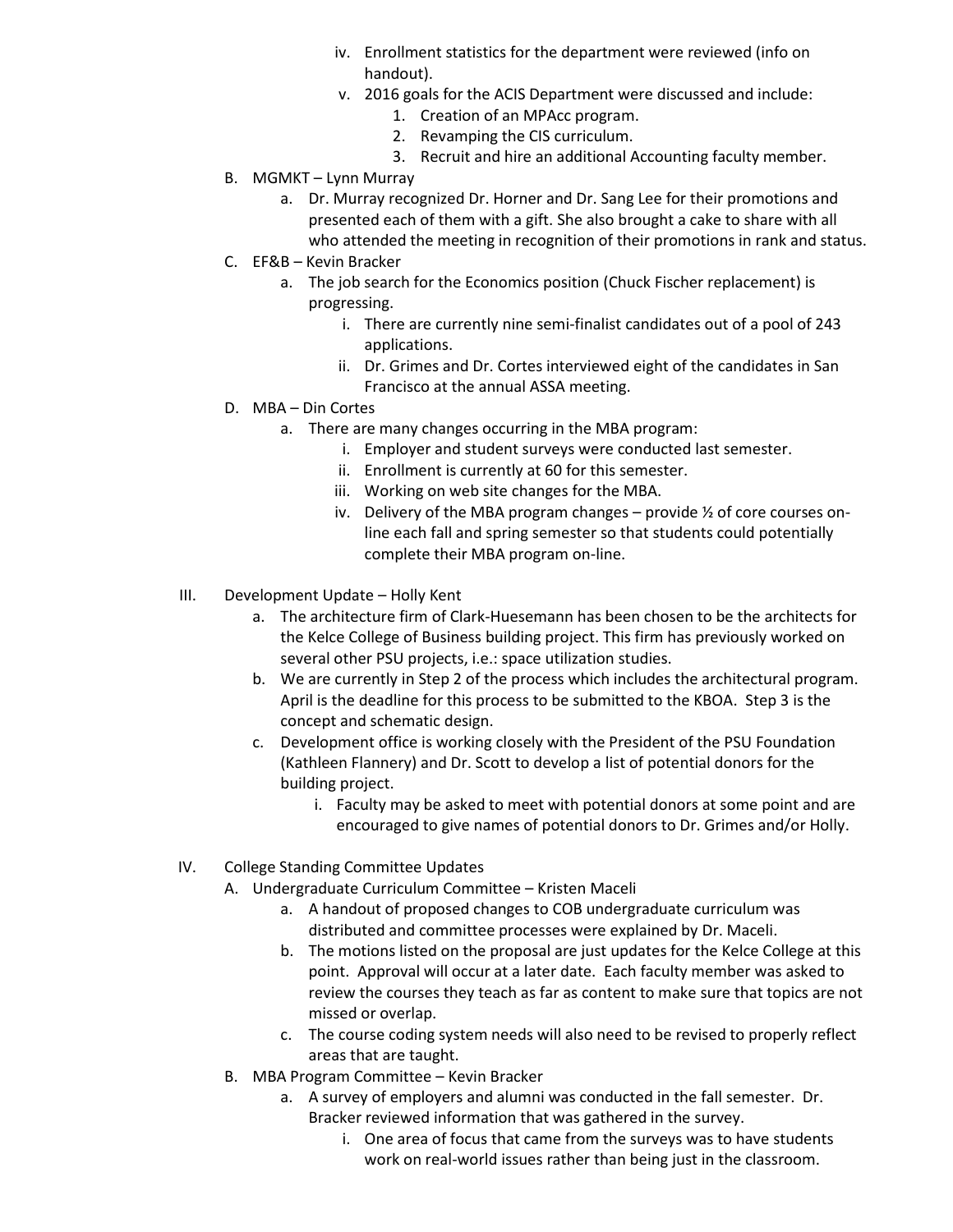- ii. Employers thought that the online MBA is a good option, but would rather hire a student from an actual face-to-face program.
- b. A proposal will be presented to Kelce faculty later in the spring semester.
- C. Assurance of Learning Committee Eric Harris
	- a. AACSB has asked that the Kelce Curriculum Committee and the Assurance of Learning Committee work very closely together. Dr. Harris stated that these committees are working closely at the present time.
	- b. MFT results from WF 15 were distributed and a date for this semester's MFT has been set.
- D. College Academic Honors Committee Wei Sha
	- a. The committee reviewed 5 projects in the fall. All were approved. There have been some issues regarding the length of the projects and that references are required.
	- b. He informed faculty of processes required of the committee when reviewing the student projects.
- E. Faculty Development and Instructional Resources Committee Becky Casey
	- a. There were two faculty development seminars during the fall semester:
		- i. John Kuefler and Becky Qualls presented a seminar on "Office Mix: PowerPoint on Steroids" to participants on November 4<sup>th</sup>.
		- ii. A December  $2<sup>nd</sup>$  seminar was a panel discussion with current or former resident journal editors (Eric Harris, Chuck Fischer, and Din Cortes).
	- b. A seminar in February will be offered on utilizing student resources and diversity w/ Dietra Rose.
	- c. In April Dr. Brenda Frieden will present a seminar on the e-learning academy and quality matters.
	- d. A survey for faculty was distributed at the meeting. These should be submitted to any of the committee members – Becky Casey, June Freund or Kristen Maceli.
- F. Student Reinstatement Committee
	- a. No report no students requested reinstatement last semester
- V. Master of Professional Accountancy (MPAcc) Proposal Peter Rosen
	- a. Dr. Rosen distributed and reviewed the Proposal for the Master of Professional Accountancy degree (MPAcc). No additional resources will be required to accomplish this task.
	- b. The degree will attract more undergraduate students since they will be able to get their undergraduate and graduate degrees in 5 years, plus the student will be ready to take the CPA exam.
	- c. The legislative process will proceed for this program.
- VI. Economic Development Task Force
	- a. IBIS Database new library resource Michael Davidsson
		- i. Dr. Davidsson previewed the new IBIS database available through the Axe Library web-site. All faculty and students have access to this database at ibisworld.com.
	- b. Micropolitan Report and Economic Profile update Michael Davidsson
		- i. Dr. Davidsson talked about the quarterly Micropolitan Report that he prepares for the college and is sent out to constituents in the PSU surrounding area. Each issue contains very detailed information on the economic performance of this area. Both documents are available to be reviewed from Dr. Davidsson.
	- c. Pittsburg Brownfield Redevelopment Project Eric Harris
		- i. Dr. Harris reviewed this project. This 350 acres will be developed by the city of Pittsburg and is located on Dickey Clay/Mission Clay property on Rouse Street.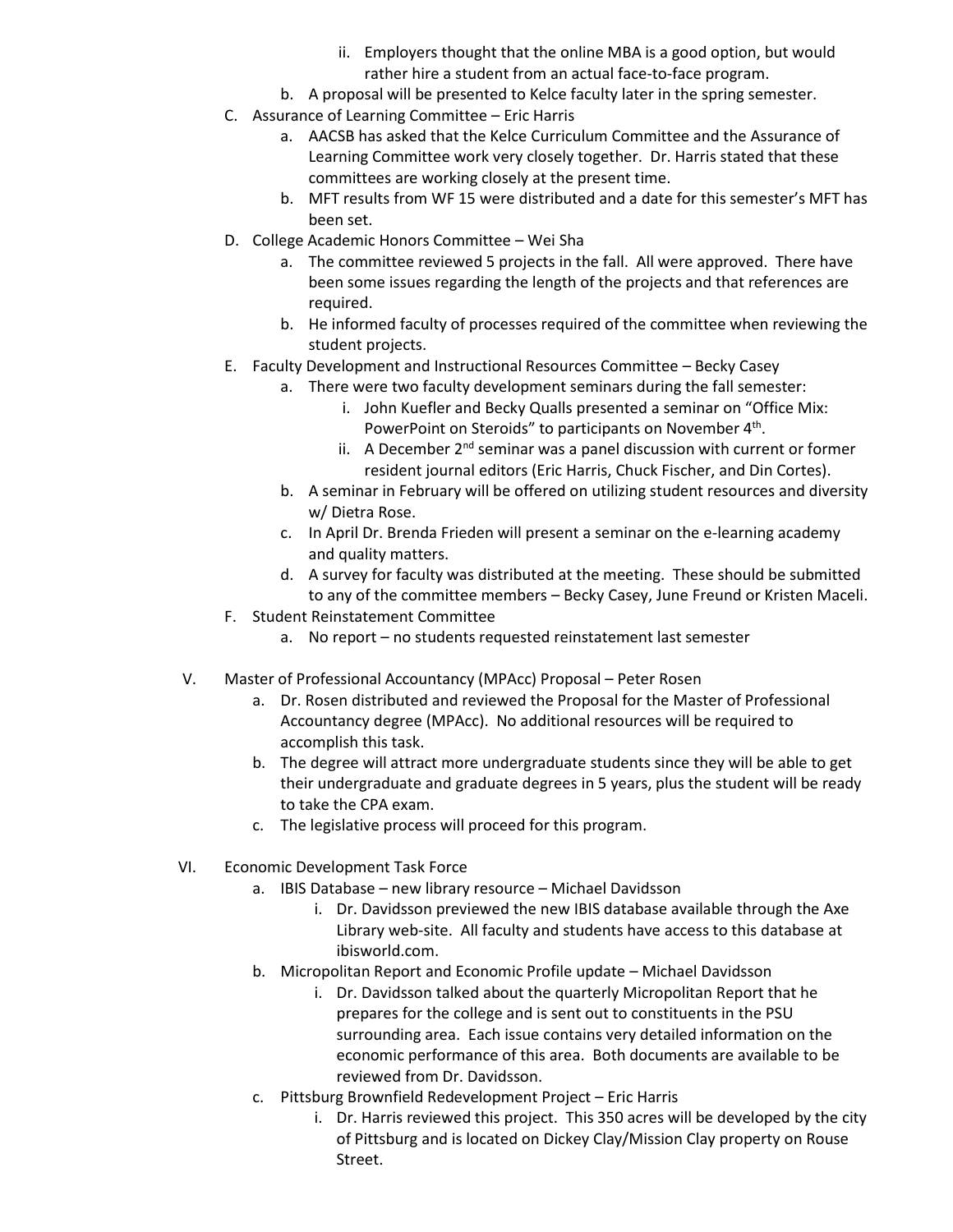- ii. The company that has been hired to work on this project has asked for input from Kelce on conducting a market analysis to determine the possible uses for this property.
- iii. Student teams will be needed to assist with the project. Dr. Harris asked for names of team members as soon as possible.
- VII. Dean's College Update
	- a. General Announcements
		- i. University-wide initiatives
			- 1. General Education Review and Revisions
			- 2. Retention: Review of Policies and Procedures
		- ii. Refreshment of Webpages
			- 1. New Templates Forthcoming
		- iii. Faculty Development Accounts
			- 1. Faculty are encouraged to spend funds from their faculty development and departmental accounts before asking for funds from the college.
		- iv. College Meetings with President and Provost
			- 1. Scheduled for Friday, March 25<sup>th</sup>
				- a. Meeting with Dean 2:00 pm
				- b. Meeting with KLT 2:30 pm, 121 Kelce
				- c. Meeting with Kelce Faculty 3:30 pm, 121 Kelce
		- v. Continue to work with Brett Dalton on stories about events and accomplishments in the College.
		- vi. Gorilla Gatherings Dr. Grimes will be attending:
			- 1. Koch in Wichita, next week
			- 2. Cerner in KC Metro, week following
		- vii. Annual Performance Appraisals
			- 1. This year's reviews are to be submitted through Activity Insight (Digital Measures).
				- a. Follow instructions to submit to department chairs. See handout.
				- b. All full-time faculty (tenured, tenured-earning, and nontenure earning continuing faculty) are asked to complete the templates and submit a report.
				- c. Reports are due to chairs by 4:30 p.m. Tuesday, January 19th.
		- viii. Activity Insight (Digital Measures)
			- 1. Keep your service and research activities current!
			- 2. Be sure to upload your syllabus for each course to the Scheduled Teaching screens. (Continue to submit electronic copies to dean's office at start of semesters.)
			- ix. Building Task Force
				- 1. First meeting with architects is scheduled for January 13th.
				- 2. Approximate 12-month "programming phase" beginning now.
				- 3. There will be many opportunities for everyone to express their opinions and ideas.
			- x. Strategic Planning
				- 1. 1.3.3. Evolve the Youngman Summer Research Grant program into a Youngman Scholars program that rewards maintenance of academic qualifications and annual scholarly productivity.
					- a. Faculty will not be required to submit a full proposal for this summer if you are Scholastic Academic (SA) qualified and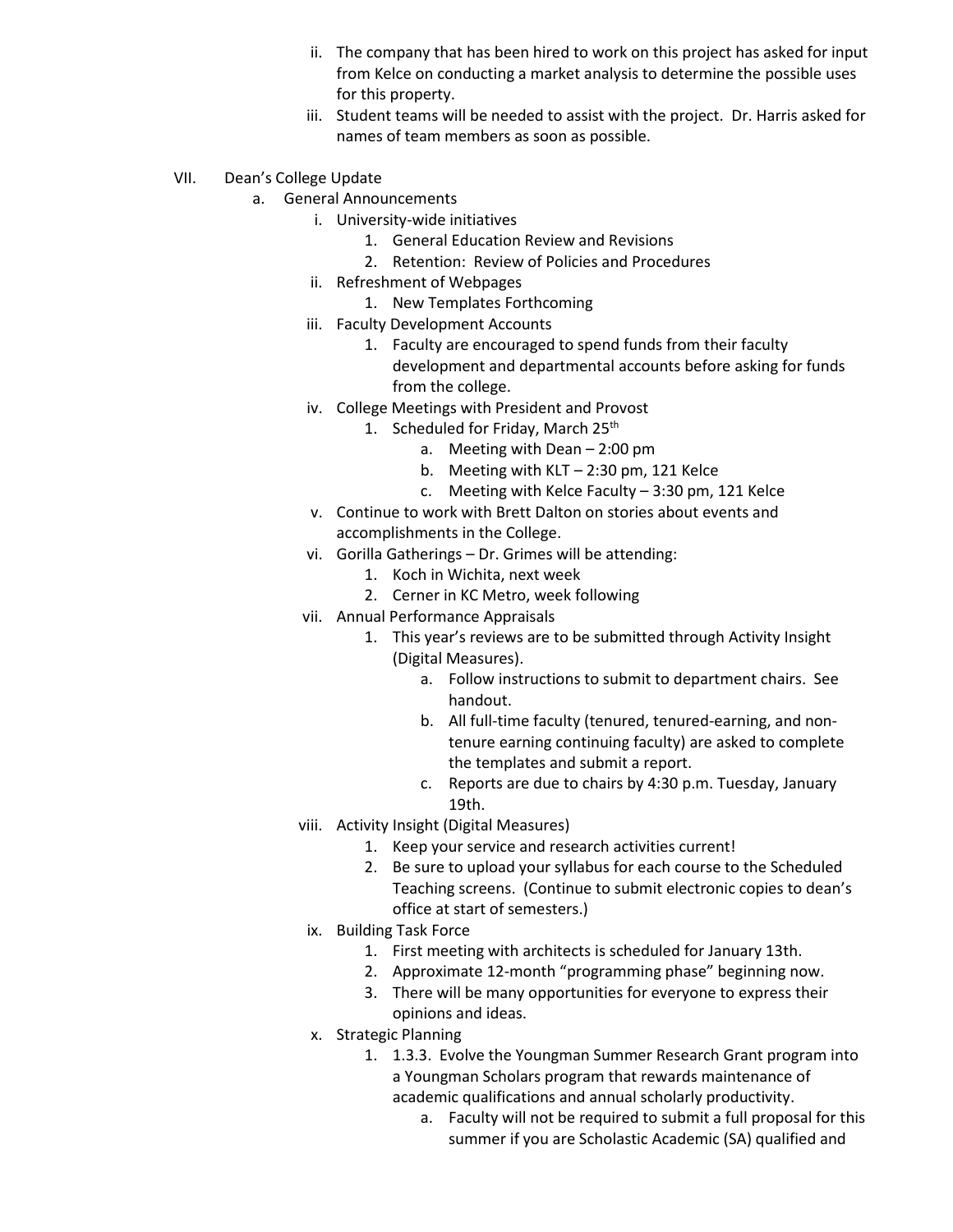earn a "Meritorious" or above annual review. Details to follow.

- 2. 3.1.3. Conduct a feasibility analysis of reorganizing departments to capture economies of scale and scope, and to better equalize administrative over-sight.
	- a. With planning for the building now underway, this is the time to start the conversation. How we are organized will significantly influence what we design and build.
	- b. Dr. Grimes encouraged faculty to think about "what could be" and not just about "what has been"!
	- c. Are there administrative and operating efficiencies that could be leveraged under different structures? What is the best environment for our students?
	- d. Examples; No departments; one unit headed by a "Chair of the Faculty" or an associate dean; assisted by program chairs at the degree level; administrative assistants provided through a "service center". Could realign into "divisions" with division heads – reshuffle combinations of disciplines to reflect faculty expertise. This is not something to be decided quickly or taken lightly – let's think strategically, discuss amongst ourselves, and meet later in the semester to brainstorm ideas and see where we are on this important matter.
- 3. Public Relations
	- a. Keep spreading the word about all the good things happening in Kelce!
	- b. Take advantage of our social media presence Lynn or the dean can post to Kelce FB; Peter is managing our LinkedIn group; Brett can place on university FB and Twitter
- 4. Dean's Travel for the Spring 2016 semester
	- a. AACSB Reaffirmation Visit
		- i. North Dakota State; February 20th 23rd
	- b. SEE Conference; March 4th 6th
	- c. (Tentative) AACSB ICAM; April 3rd 5th
- VIII. Old Business
	- a. LaRochelle trip: Dr. Olson, Dr. Cortes and Dr. Dalecki will be going to France in February. The first exchange student from PSU to LaRochelle has just completed the program and has returned to PSU.
- IX. New Business
	- a. Discussed ALICE training and what faculty should do in classes. KLT will track what is being done at the department level. Will discuss if something will be done collectively. Might want to consider having an ALICE rep on the facilities committee.
- X. Adjournment 3:40 pm

Post-Meeting Training Opportunity: Digital Measure Activity Insight Training – Wei Sha